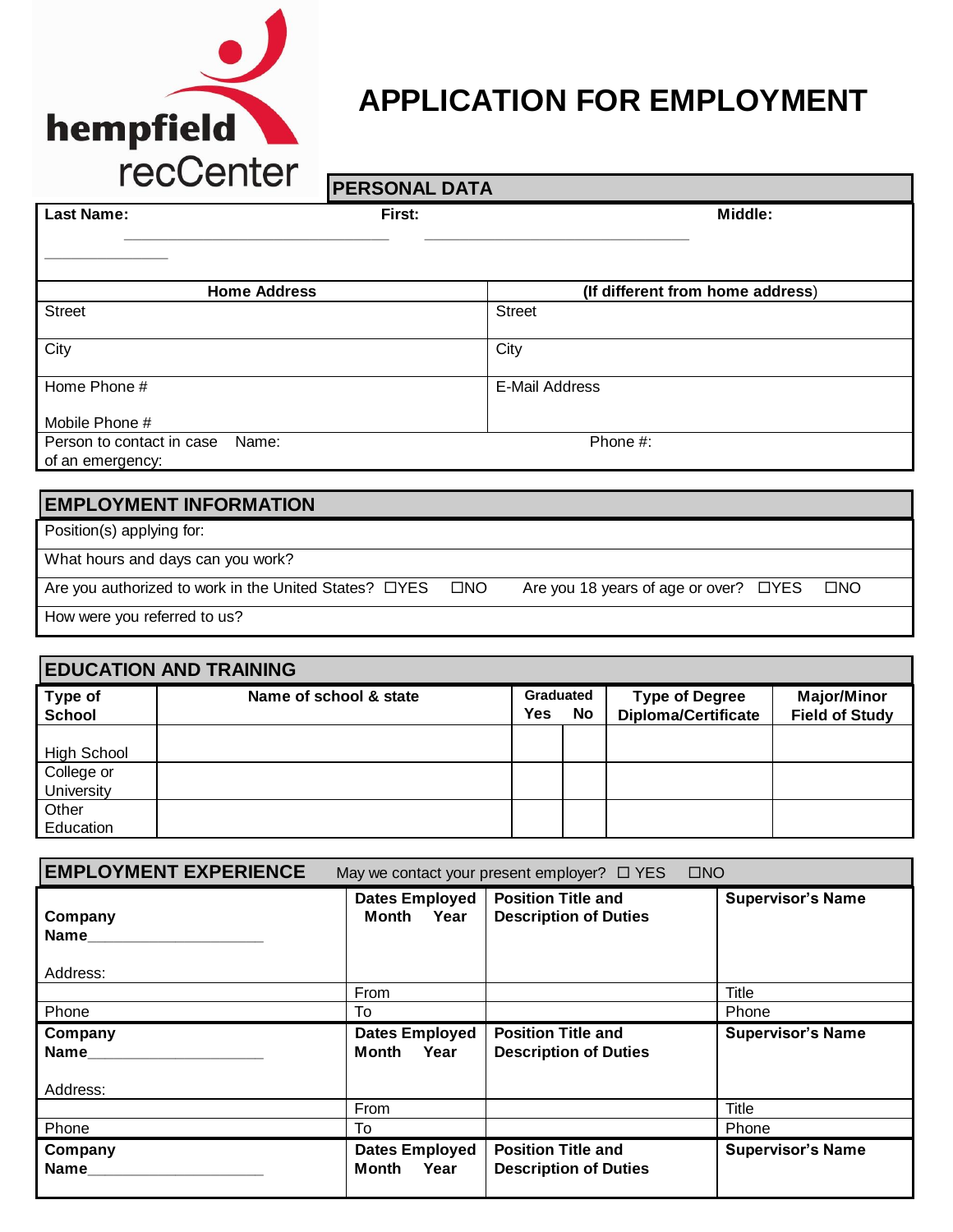| Address: |          |       |
|----------|----------|-------|
|          | From     | Title |
| Phone    | _<br>10. | Phone |

\_\_\_\_\_\_\_\_\_\_\_\_\_\_\_\_\_\_\_\_\_\_\_\_\_\_\_\_\_\_\_\_\_\_\_\_\_\_\_\_\_\_\_\_\_\_\_\_\_\_\_\_\_\_\_\_\_\_\_\_\_\_\_\_\_\_\_\_\_\_\_\_\_\_\_\_\_\_\_\_\_\_\_\_\_\_\_\_\_\_\_\_\_\_ \_\_\_\_\_\_\_\_\_\_\_\_\_\_\_\_\_\_\_\_\_\_\_\_\_\_\_\_\_\_\_\_\_\_\_\_\_\_\_\_\_\_\_\_\_\_\_\_\_\_\_\_\_\_\_\_\_\_\_\_\_\_\_\_\_\_\_\_\_\_\_\_\_\_\_\_\_\_\_\_\_\_\_\_\_\_\_\_\_\_\_\_\_\_ \_\_\_\_\_\_\_\_\_\_\_\_\_\_\_\_\_\_\_\_\_\_\_\_\_\_\_\_\_\_\_\_\_\_\_\_\_\_\_\_\_\_\_\_\_\_\_\_\_\_\_\_\_\_\_\_\_\_\_\_\_\_\_\_\_\_\_\_\_\_\_\_\_\_\_\_\_\_\_\_\_\_\_\_\_\_\_\_\_\_\_\_\_\_

List any other employment experience that is pertinent to the position you are applying:

| <b>REFERENCES</b><br><b>WORK REFERENCES</b> (Those individuals who can verify your performance on the job) |                                                                                                  |  |  |
|------------------------------------------------------------------------------------------------------------|--------------------------------------------------------------------------------------------------|--|--|
|                                                                                                            |                                                                                                  |  |  |
| <b>Company Name</b>                                                                                        | Phone                                                                                            |  |  |
| Name                                                                                                       | How do they know you?                                                                            |  |  |
| Company Name                                                                                               | Phone                                                                                            |  |  |
|                                                                                                            | <b>CHARACTER REFERENCES</b> (Those individuals not related to you who can verify your character) |  |  |
| Name                                                                                                       | How do they know you?                                                                            |  |  |
| Address                                                                                                    | Phone                                                                                            |  |  |
| Name                                                                                                       | How do they know you?                                                                            |  |  |
| Address                                                                                                    | Phone                                                                                            |  |  |

#### **APPLICANT'S CERTIFICATION AND AGREEMENT – Please read carefully before signing.**

The Hempfield Area Recreation Commission (HARC) is an equal opportunity employer and does not discriminate against otherwise qualified applicants on the basis of race, color, creed, religion, ancestry, age, sex, marital status, national origin, disability or handicap, or veteran status.

I understand that neither the completion of this application nor any other part of my consideration for employment establishes any obligation for HARC to hire me. If I am hired, I understand that either HARC or I can terminate my employment at any time and for any reason, with or without cause and without prior notice. I understand that no representative of HARC has the authority to make any assurance to the contrary.

I attest with my signature below that I have given to HARC true and complete information on this application. No requested information has been concealed. I authorize HARC to contact references provided for employment reference checks. If any information I have provided is untrue, or I have concealed material information, I understand that this will constitute cause for the denial of employment or immediate dismissal.

Signature:\_\_\_\_\_\_\_\_\_\_\_\_\_\_\_\_\_\_\_\_\_\_\_\_\_\_\_\_\_\_\_\_\_\_\_\_\_\_\_\_\_\_\_\_\_\_\_\_\_\_\_\_\_\_\_\_\_\_\_\_ Date: \_\_\_\_\_\_\_\_\_\_\_\_\_\_\_\_\_\_\_\_\_\_\_\_\_\_

**Applications should be returned to the Hempfield Area Recreation Commission, 950 Church Street, Landisville PA 17538. Phone: (717) 898-3102. Visit us at [www.hempfieldrec.com](http://www.hempfieldrec.com/) and find us on Facebook**.

### **ACTIVITIES CHECKLIST**

**Check those activities with which you are familiar and list what your expertise is in that field. Attach a copy of any certifications or credentials, i.e. First Aid, CPR, Lifesaving, Group Exercise, etc**.

Adults

|                               | LI AUUILS                                                                                                                                                                                                                           |                                                                                                                                                                                                                                |
|-------------------------------|-------------------------------------------------------------------------------------------------------------------------------------------------------------------------------------------------------------------------------------|--------------------------------------------------------------------------------------------------------------------------------------------------------------------------------------------------------------------------------|
| <b>CERTIFICATIONS</b>         | $\Box$ Seniors                                                                                                                                                                                                                      | <b>SPORTS</b>                                                                                                                                                                                                                  |
| $\Box$ CPR                    | Other and the contract of the contract of the contract of the contract of the contract of the contract of the contract of the contract of the contract of the contract of the contract of the contract of the contract of the       | □Group Exercise Instructor                                                                                                                                                                                                     |
| $\Box$ First Aid              |                                                                                                                                                                                                                                     |                                                                                                                                                                                                                                |
|                               |                                                                                                                                                                                                                                     |                                                                                                                                                                                                                                |
| $\overline{\phantom{0}}$      |                                                                                                                                                                                                                                     |                                                                                                                                                                                                                                |
|                               | <b>CLUBS</b>                                                                                                                                                                                                                        | Other <u>example</u>                                                                                                                                                                                                           |
|                               | Organization                                                                                                                                                                                                                        |                                                                                                                                                                                                                                |
|                               |                                                                                                                                                                                                                                     |                                                                                                                                                                                                                                |
| <b>AQUATICS</b>               |                                                                                                                                                                                                                                     |                                                                                                                                                                                                                                |
| □ Group Exercise Instructor   | <b>Organization</b> experience the control of the control of the control of the control of the control of the control of the control of the control of the control of the control of the control of the control of the control of t |                                                                                                                                                                                                                                |
| □Lifeguard Instructor/trainer |                                                                                                                                                                                                                                     |                                                                                                                                                                                                                                |
| □Water Safety Instructor      |                                                                                                                                                                                                                                     | <b>OFFICE</b>                                                                                                                                                                                                                  |
|                               |                                                                                                                                                                                                                                     | Other the control of the control of the control of the control of the control of the control of the control of the control of the control of the control of the control of the control of the control of the control of the co |
|                               |                                                                                                                                                                                                                                     | -                                                                                                                                                                                                                              |
|                               |                                                                                                                                                                                                                                     |                                                                                                                                                                                                                                |
|                               |                                                                                                                                                                                                                                     |                                                                                                                                                                                                                                |
| <b>RECREATION</b>             |                                                                                                                                                                                                                                     |                                                                                                                                                                                                                                |
| $\Box$ Pre-Schoolers          |                                                                                                                                                                                                                                     |                                                                                                                                                                                                                                |

 $\square$  School age □Jr. High age

**OUTDOOR**